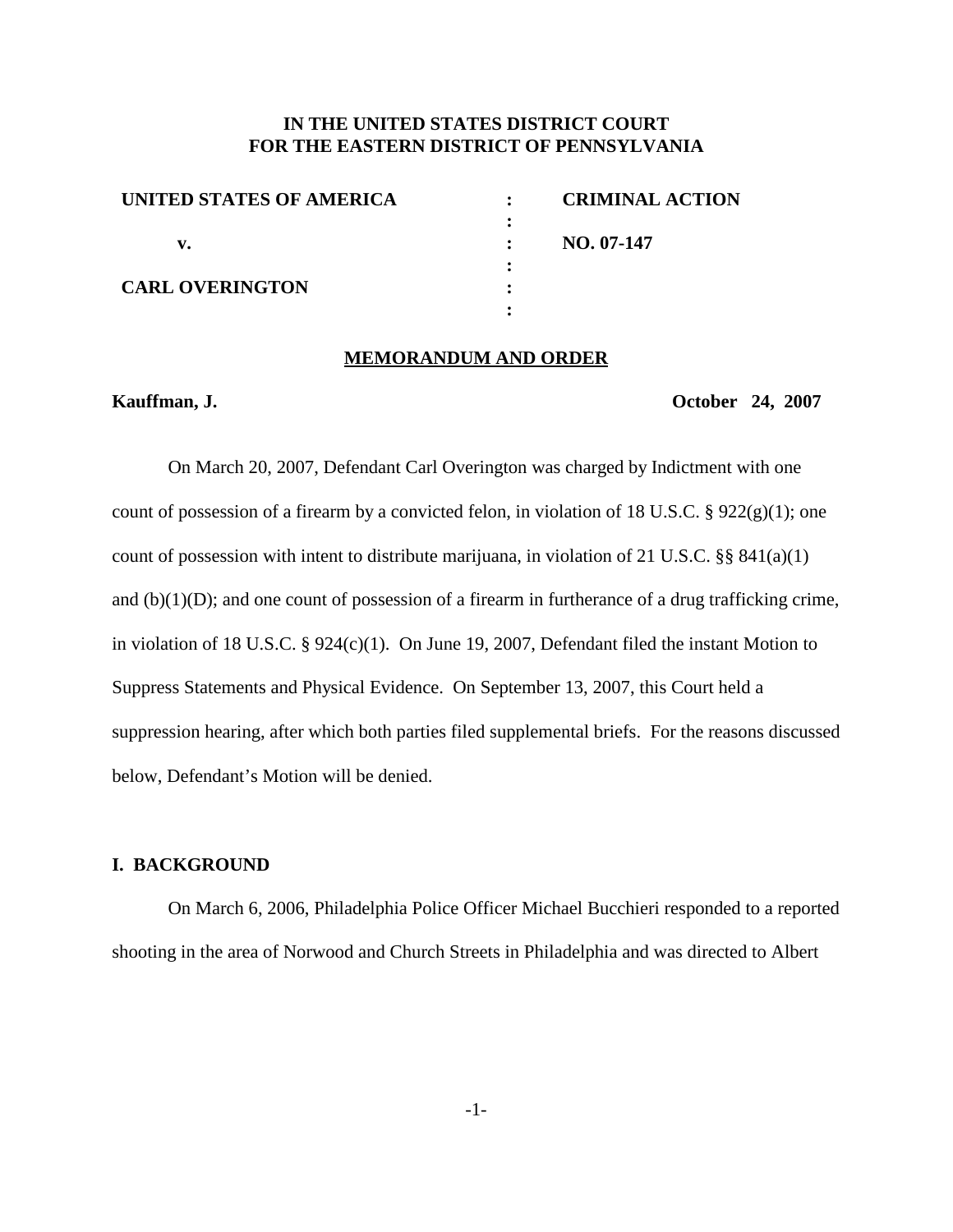Einstein Medical Center to meet with a victim.<sup>1</sup> Officer Bucchieri arrived at the hospital just after Defendant arrived in a car driven by Darnell Smith. Smith helped Defendant from the car into a wheelchair provided by hospital security. Officer Bucchieri could see that Defendant had been shot in the foot, and he patted Defendant down for security purposes. Defendant was unarmed, and hospital security wheeled him inside.

Officer Bucchieri remained outside with Smith. He asked Smith if he was armed, and Smith responded that there was a firearm in the car. When Officer Bucchieri patted down Smith, he recovered four jars of marijuana from Smith's person. He then arrested Smith and placed him inside his police car. After opening the rear passenger door of the vehicle Smith had driven to the hospital, Officer Bucchieri observed the butt of a gun sticking out from underneath the passenger seat. He recovered the weapon in order to secure the scene.

Officer Bucchieri, who was in uniform at the time, entered the hospital to speak with Defendant to obtain "flash information" about the shooting, including a description of the incident and the identities of the perpetrators. When Officer Bucchieri entered the trauma room, the hospital staff already had started treating Defendant for his gunshot wound. There were no other police officers in the trauma room, but two uniformed police officers stood outside the door during Officer Bucchieri's brief conversation with Defendant. Officer Bucchieri did not handc uff Defendant or otherwise restrain him because he did not consider him to be in police custody. During the brief conversation, Defendant told Officer Bucchieri that unknown males in a green vehicle had shot him. After this discussion, Officer Bucchieri went outside to transmit the

<sup>1</sup> The facts presented are based on the testimony of witnesses at the suppression hearing and the Court's credibility determinations of those witnesses.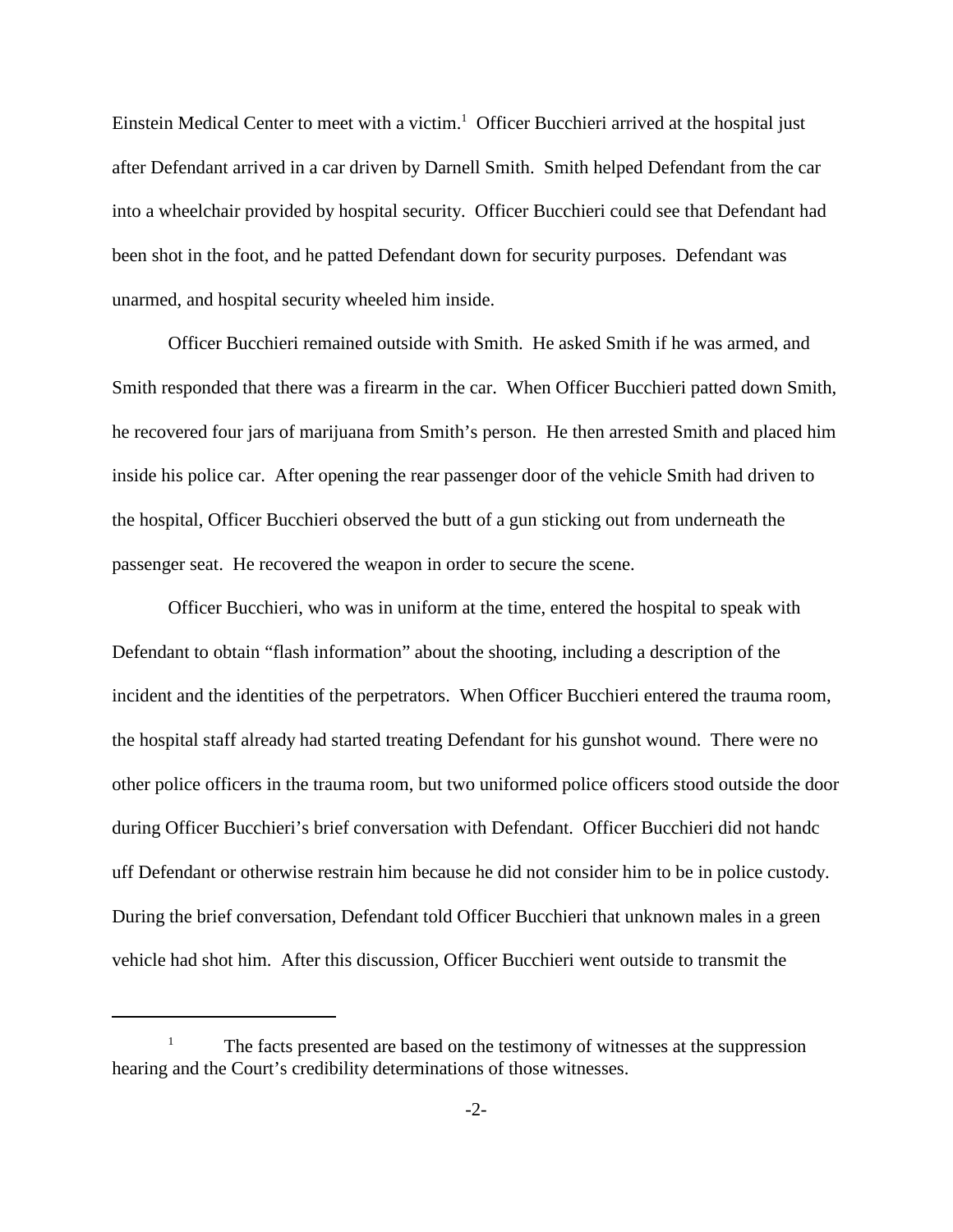information to other police units in the area. Officer Bucchieri told the officers standing outside the trauma room to monitor Defendant's location so police would be able to locate him if he were transferred to another hospital room.

Detectives Steve Grace and Bill Knecht arrived shortly after Officer Bucchieri's conversation with Defendant. Detective Grace remained outside with Officer Bucchieri in order to inspect the vehicle in which Defendant had arrived. Detective Knecht went inside the hospital to obtain information about the shooting. Although Detective Knecht was aware that a firearm had been recovered from the vehicle, he testified at the suppression hearing that he thought the weapon belonged to Smith, who had been arrested and placed in the back of Officer Bucchieri's patrol car.

When Detective Knecht entered the trauma room, there were no other police officers in the room. An unknown number of hospital workers were treating Defendant. Detective Knecht introduced himself to Defendant and began asking questions. During the questioning, Detective Knecht recorded the questions and answers on an investigation form. See Investigation Interview Record (hereinafter "Interview Record"), attached to Resp. to Mot. to Supp. at Ex. A.<sup>2</sup> Detective Knecht recorded each question and response before moving on to the next question. Defendant signed the bottom of each page of the Interview Record after the interview ended.<sup>3</sup>

<sup>&</sup>lt;sup>2</sup> The first three pages of the Interview Record were made while Detective Knecht interviewed Defendant at the hospital. The fourth page of the Interview Record was made the following day, when Detective Grace asked Defendant additional questions after Defendant's arrest.

<sup>&</sup>lt;sup>3</sup> Defendant does not dispute that he signed each page of the Interview Record, but at the suppression hearing, he testified that the detectives inserted answers into the Record that he did not provide. He also acknowledged that he lied about answers to specific questions, and that he made up other answers "[o]ut of thin air." Hr'g Tr. 171.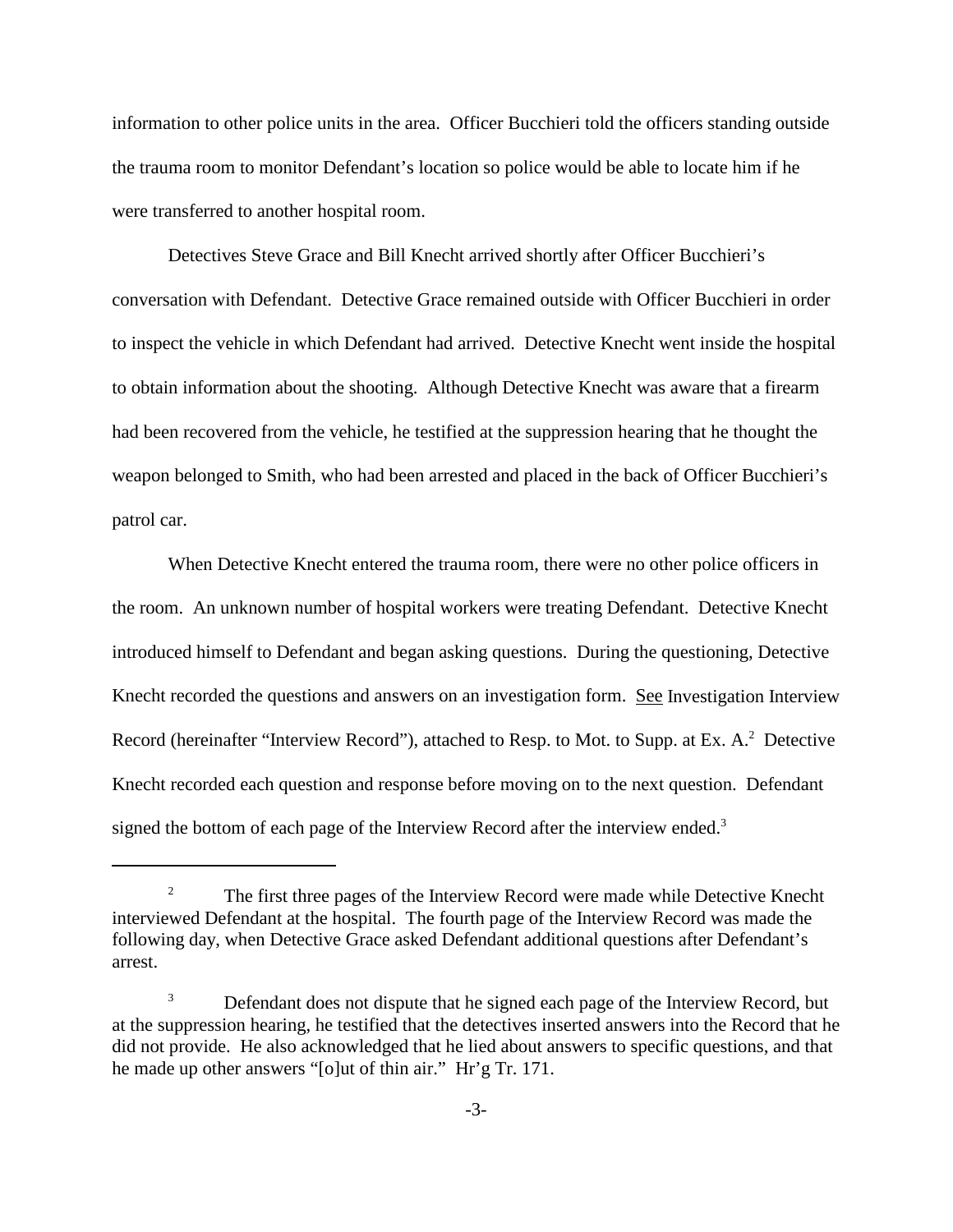At the time of this interview, Detective Knecht was not in uniform and his firearm was concealed beneath his suit jacket. He did not place Defendant in handcuffs or attempt to physically restrain him. Detective Knecht testified that Defendant understood all of his questions and was aware of his surroundings. He described Defendant's demeanor during the interview as very cooperative. Detective Knecht did not administer Miranda warnings before beginning the interview.

Detective Knecht first asked Defendant what happened, and when he explained that a man came from behind and shot him, Detective Knecht asked about the man, the gun he had used, and whether Defendant saw a car before the shooting. Five questions into the interview, Detective Knecht asked Defendant, "Did you have a gun?" Interview Record 2. According to Detective Knecht, he routinely asks this question of shooting victims in Philadelphia. Defendant answered in the affirmative and volunteered that he had fired his gun twice at the assailant. He added that the gun in question was the gun in the car outside the hospital. Detective Knecht asked two more questions about the shooting and then paused the interview to administer Miranda warnings. He read the warnings from a card, and after he was finished, Defendant orally agreed to waive his rights and continue the interview. Once Defendant waived his rights, Detective Knecht continued asking questions, obtaining more information about the shooting. Defendant made further incriminating statements, explaining how and why he acquired the firearm, and also admitted that he had marijuana in the trunk of his car. The interview lasted approximately 20 minutes.

When Detective Knecht began speaking with Defendant at 2:36 p.m., he had received six

-4-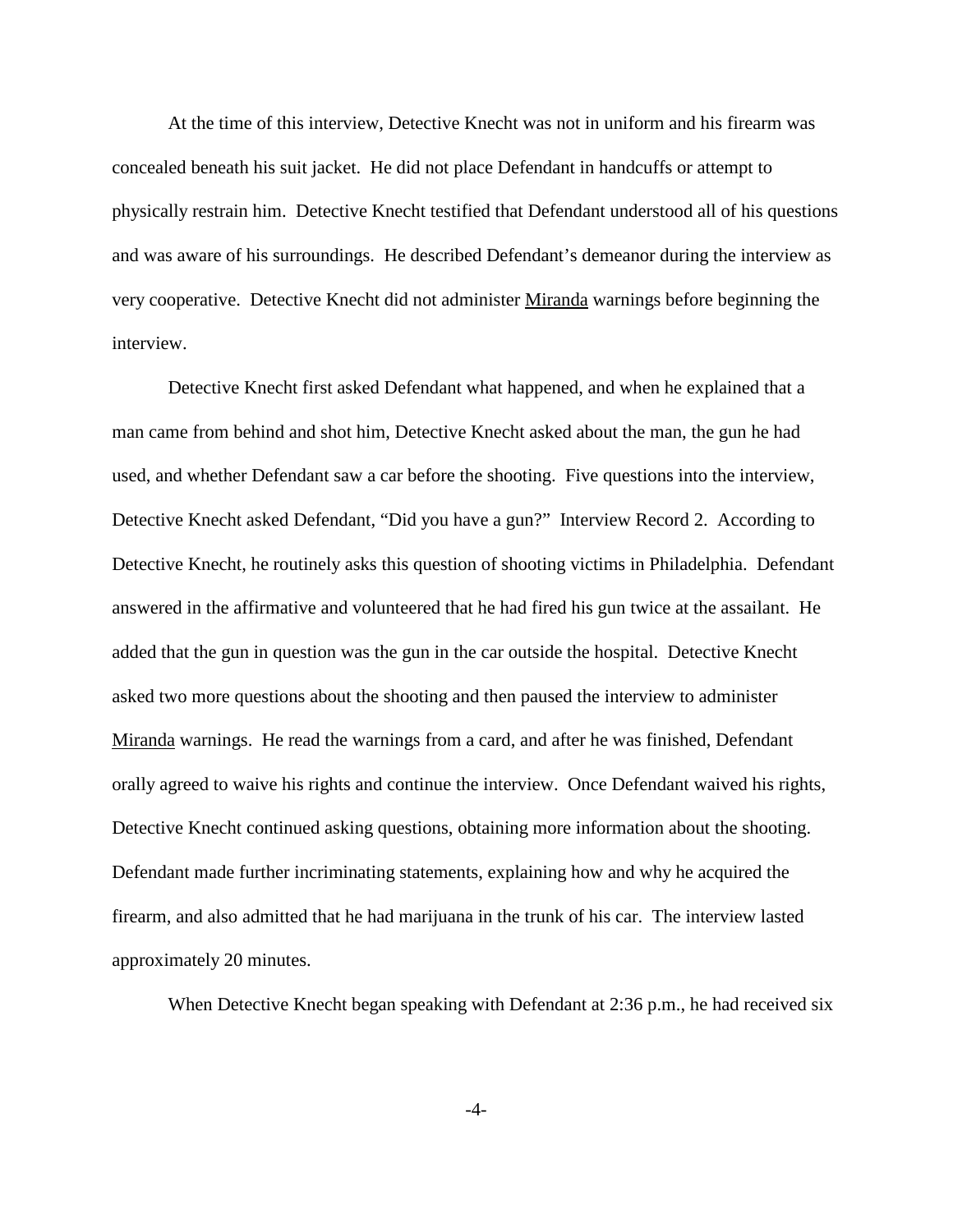milligrams of morphine, which was administered by intravenous drip starting at 2:22 p.m.<sup>4</sup> After the interview, Defendant received a second dose of four milligrams at 3:00 p.m. According to a nurse who treated Defendant, he was evaluated as a level 15 (the highest possible score) on the Glasgow Coma Scale, which is a neurological scale used by doctors as a means of recording and evaluating the conscious state of a patient. The attending nurse testified that Defendant was communicative and spoke with hospital staff without confusion. She testified that when he was brought into the trauma room, he was moaning and indicating that he was in severe pain.

After the interview with Detective Knecht, Defendant was placed under arrest, and when he was discharged from the hospital at approximately 7:00 p.m. that evening, he was released into police custody. Later that evening, police officers executed a warrant to search the car outside the hospital and recovered approximately one-quarter pound of marijuana from the trunk.

The following day, when Defendant was in his cell awaiting arraignment, Detective Grace asked him additional questions. Before doing so, Detective Grace asked Defendant whether he understood the Miranda warnings Detective Knecht had given him in the hospital. After Defendant assured Detective Grace that he understood those rights, Detective Grace proceeded with the interview. This interview was recorded and attached to Defendant's statement from March 6, 2006. Defendant also signed the bottom of this page after the interview ended.

<sup>&</sup>lt;sup>4</sup> Detective Knecht testified that he was unaware that Defendant had been given morphine and explained that "if [Defendant's] speech was slurred or he was acting in a way that I thought he was under the influence of some type of drug then we probably just would have stopped." Hr'g Tr. 65.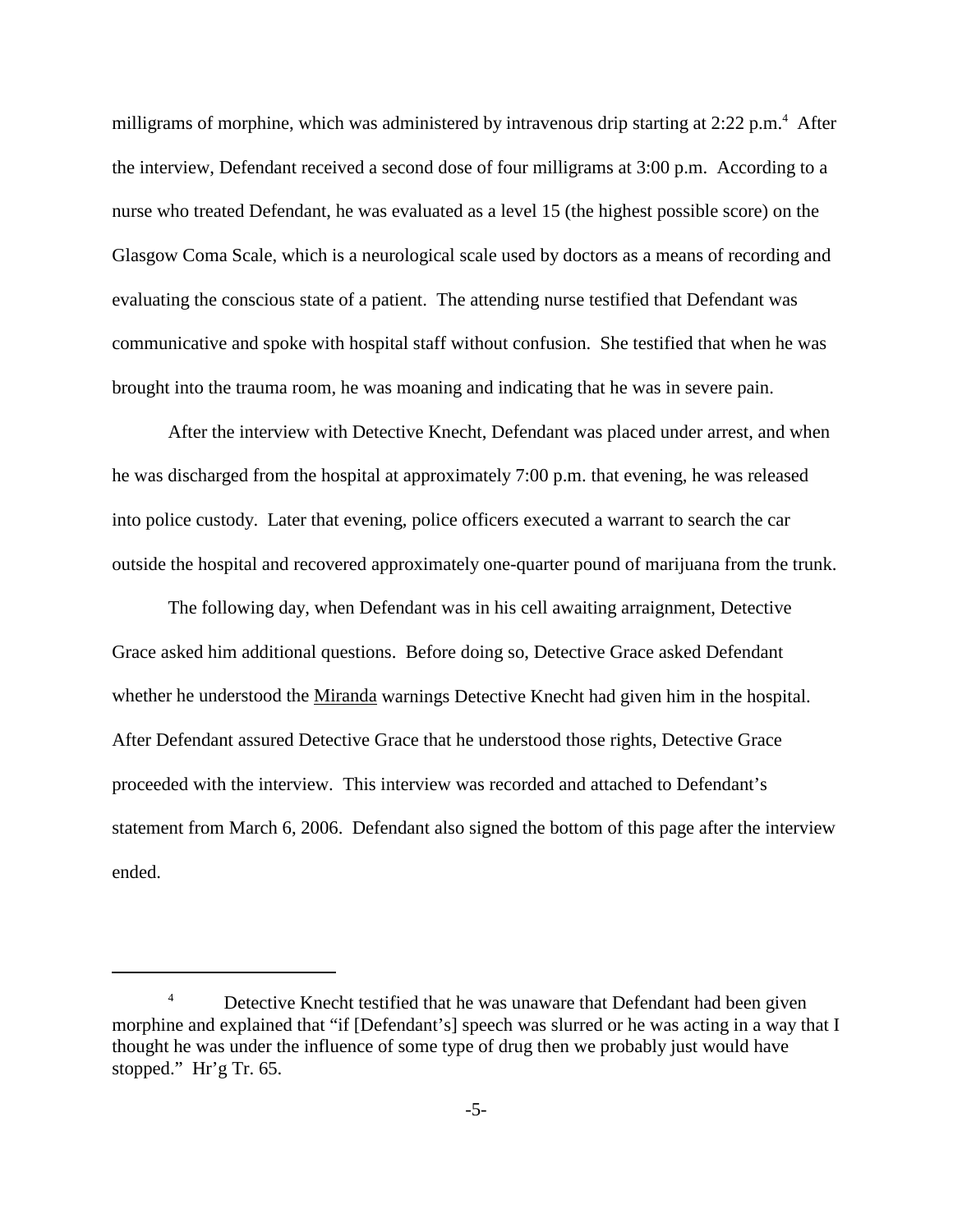#### **II. DISCUSSION**

Defendant claims that because he was not given Miranda warnings prior to police questioning, any evidence against him was obtained in violation of his federal constitutional rights. The Government contends that Defendant was neither in police custody nor subject to interrogation, and accordingly, Detective Knecht was not required to administer Miranda warnings.

In order to determine whether Miranda warnings were necessary, the Court must perform a two-step analysis. First, the Court must determine whether Defendant was "in custody." If the Court finds that he was in custody, it must then decide whether he was subjected to "interrogation." See, e.g., Alston v. Redman, 34 F.3d 1237, 1244 (3d Cir. 1994) ("Because the presence of *both* a custodial setting and official interrogation is required to trigger the Miranda right-to-counsel prophylactic, absent one or the other, Miranda is not implicated.").

#### **A. Custody**

As the Supreme Court has explained, "police officers are not required to administer Miranda warnings to everyone whom they question." Oregon v. Mathiason, 429 U.S. 492, 495 (1977). Rather, "Miranda warnings are required only where there has been such a restriction on a person's freedom as to render him 'in custody.'" Id.; see also United States v. Leese, 176 F.3d 740, 743 (3d Cir. 1999) ("Under controlling law, Miranda warnings are required only when a person has been deprived of his or her freedom in some significant way."). "[T]he ultimate inquiry is: 'whether there is a formal arrest or restraint on freedom of movement of the degree associated with a formal arrest.'" Leese, 176 F.3d at 743 (internal quotation marks omitted) (quoting California v. Beheler, 463 U.S. 1121, 1125 (1983)). The determination of whether a

-6-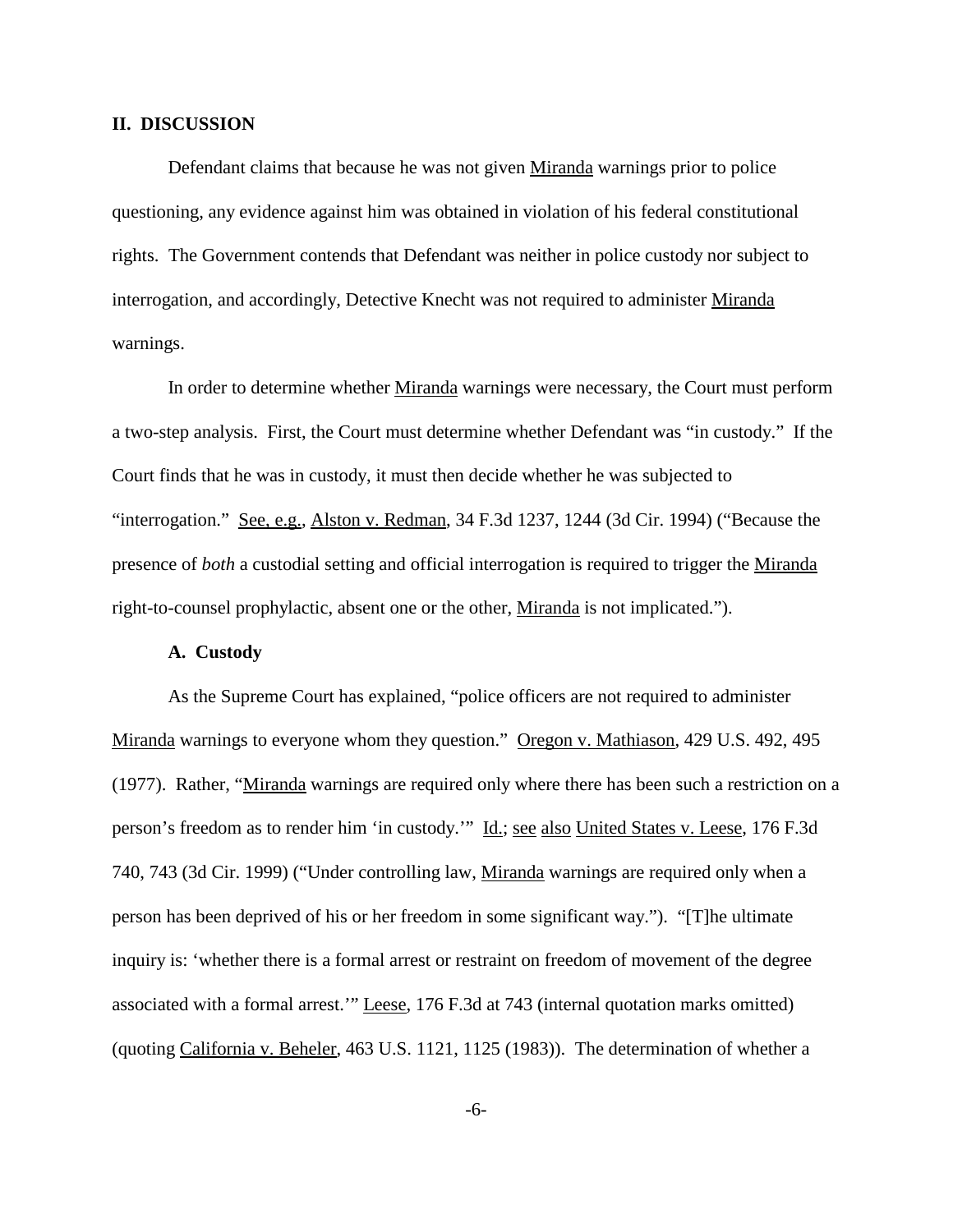suspect is in custody is "an objective inquiry (that is, what a reasonable person would believe) based on the circumstances of the interrogation." United States v. Jacobs, 431 F.3d 99, 105 (3d Cir. 1995) (citing Leese, 176 F.3d at 743); see also Stansbury v. California, 511 U.S. 318, 323 (1994) ("[T]he initial determination of custody depends on the objective circumstances of the interrogation, not on the subjective views harbored by either the interrogating officers or the person being questioned."). The general test is whether "a reasonable person [would] have felt he or she was not at liberty to terminate the interrogation and leave." Thompson v. Keohane, 516 U.S. 99, 112 (1995). In cases where a person is restrained for reasons unrelated to police conduct, "the appropriate inquiry is whether a reasonable person would feel free to decline the officers' requests or otherwise terminate the encounter." Florida v. Bostick, 501 U.S. 429, 436 (1991).

The Government argues that based on the totality of the circumstances in the instant case, Defendant was not "in custody" for Miranda purposes. The Third Circuit has recognized a number of factors relevant to the "in custody" inquiry: "(1) whether the officers told the suspect he was under arrest or free to leave; (2) the location or physical surroundings of the interrogation; (3) the length of the interrogation; (4) whether the officers used coercive tactics such as hostile tones of voice, the display of weapons, or physical restraint of the suspect's movement; and (5) whether the suspect voluntarily submitted to questioning." United States v. Willaman, 437 F.3d 354, 359-60 (3d Cir. 2006). Another relevant factor is "whether the officer revealed his or her belief that the suspect was guilty." Jacobs, 431 F.3d at 105.

#### **1. Under Arrest or Free to Leave**

Although a statement that Defendant was not under arrest and was not required to answer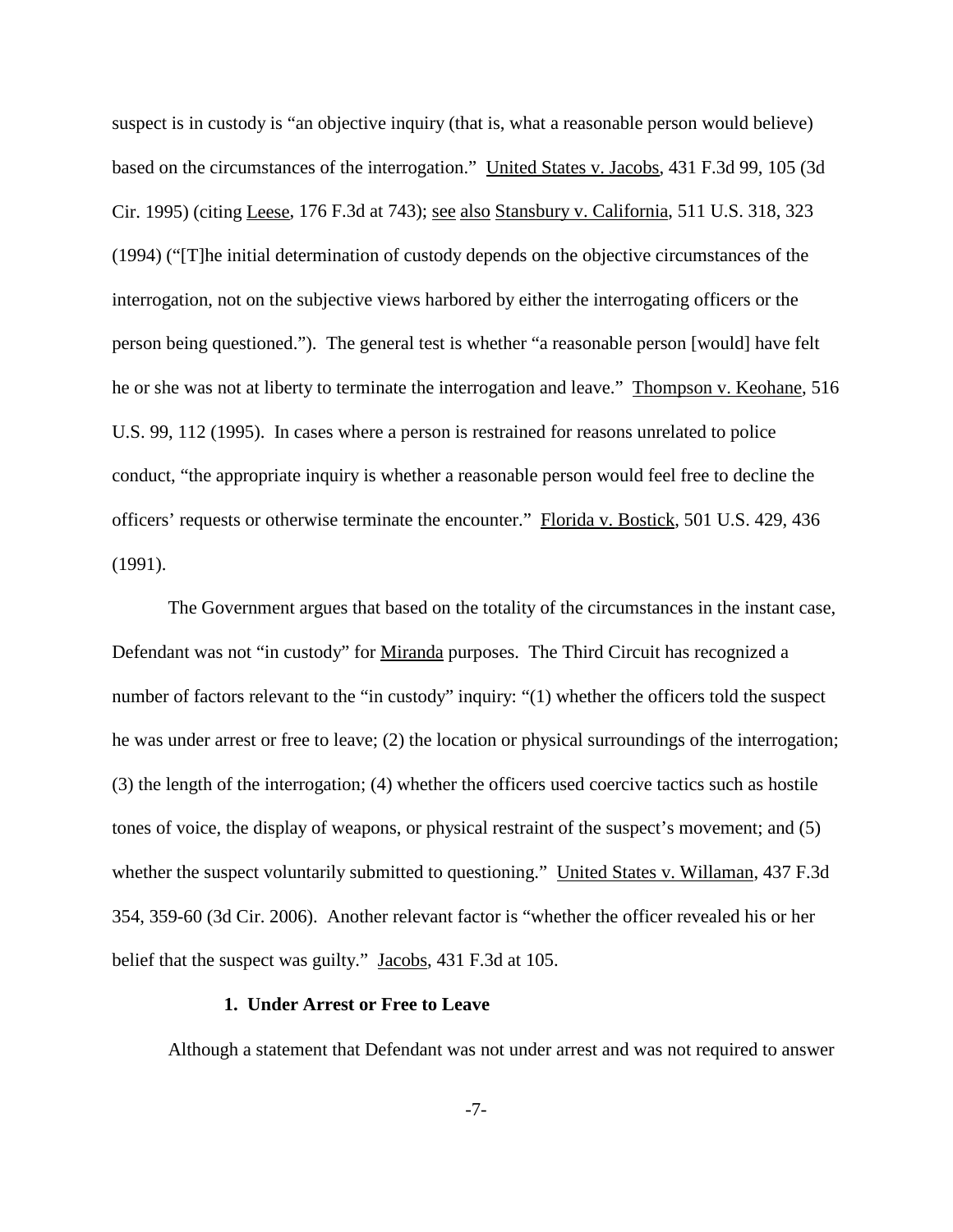questions would have clarified the situation, "such a statement, while helpful to determine the custodial nature of the interrogation, is not required to render an interrogation non-custodial." Reinert v. Larkins, 379 F.3d 76, 86 (3d Cir. 2004); see also United States v. Hynson, 2007 U.S. Dist. LEXIS 67261, at  $*9$  (E.D. Pa. Sept. 11, 2007) (finding that a suspect was not in custody despite the fact that the interrogating officer "had not stated whether [the defendant] was under arrest or free to leave").

### **2. Location and Circumstances of the Interview**

The interview took place in a hospital, rather than the coercive atmosphere of a police station. Defendant voluntarily entered the hospital as the victim of a possible crime, and any restraint on his freedom of movement was for medical rather than investigative purposes. See Wilson v. Coon, 808 F.2d 688, 690 (8th Cir. 1987) (finding that the defendant was not in custody when physically restrained by medical personnel at the scene of an accident because "[d]etention for a medical examination is not a situation that a reasonable person would find inherently coercive in the sense required by Miranda"). The fact that other officers were present investigating the shooting and monitoring the location of the victim does not render the setting coercive, especially when the testimony indicates that hospital personnel were attending to Defendant during the questioning, thereby reducing any potential for police domination. See Berkemer v. McCarty, 468 U.S. 420, 438 (1984) ("[E]xposure to public view both reduces the ability of an unscrupulous policeman to use illegitimate means to elicit self-incriminating statements and diminishes the [suspect's] fear that, if he does not cooperate, he will be subjected to abuse."). Indeed, courts have found that victims in similar circumstances were not "in custody" merely because they were interviewed by police in a hospital setting. See, e.g., Gren v.

-8-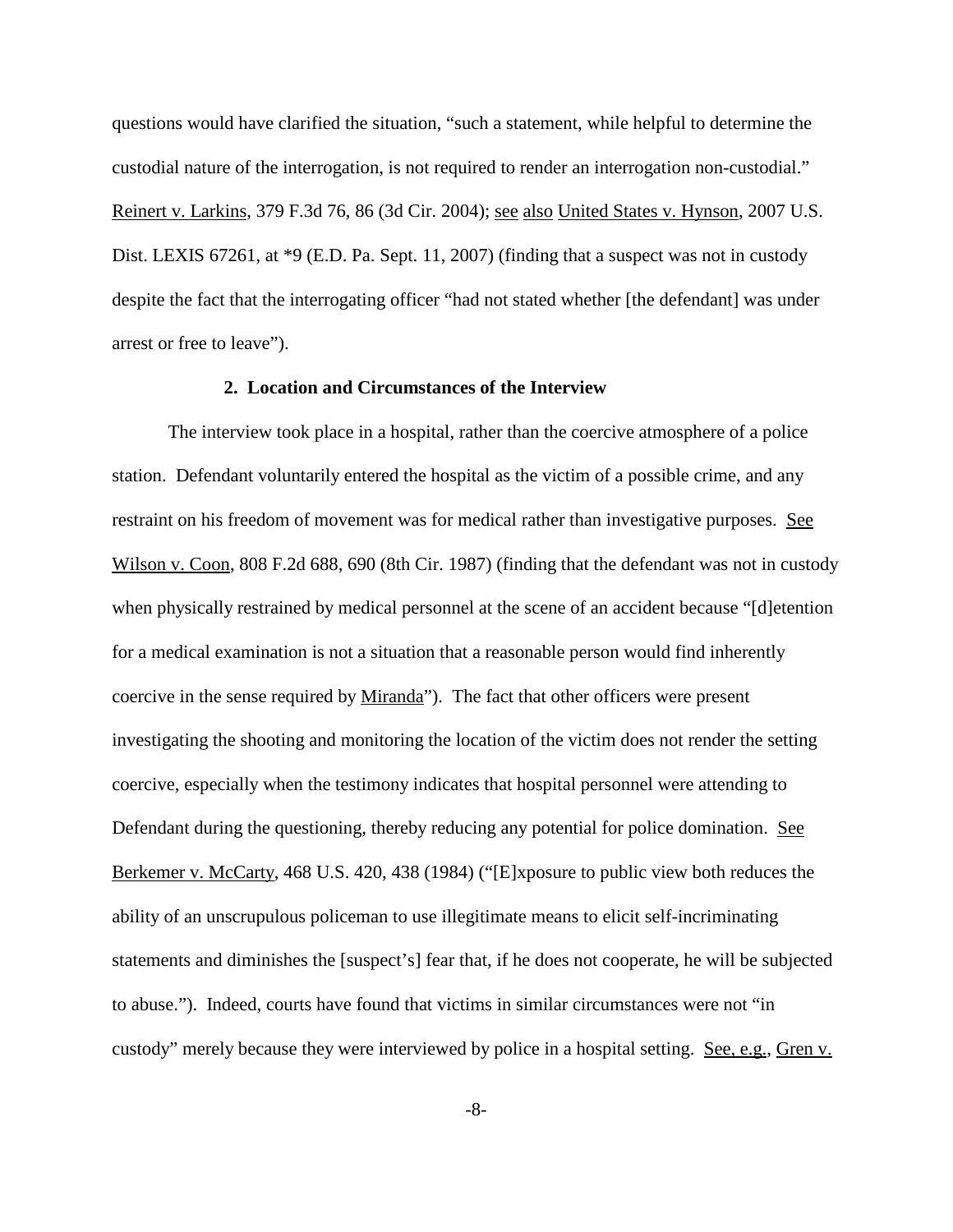Greiner, 89 F. App'x 754, 757 (2d Cir. 2004) (finding that the state courts were not unreasonable in finding no custody where, *inter alia*, a single police officer asked "a limited number of questions" of a hospitalized defendant, conducted an investigatory rather than accusatory line of questioning, and did not handcuff the suspect); United States v. Caldwell, 1995 U.S. Dist. LEXIS 10868, at \*12 (E.D. Pa. Aug. 1, 1995) (finding no custody where, *inter alia*, the defendant had checked himself into the hospital for treatment of a gunshot wound and where officers questioned him in the hospital room without restraining him), aff'd mem., 116 F.3d 470 (3d Cir. 1997); People v. Mosley, 87 Cal. Rptr. 2d 325, 331-32 (Cal. Ct. App. 1999) (finding no custody where a gunshot victim was interviewed by police officers in an ambulance en route to the hospital because, *inter alia*, the officers "did not know what had happened that caused [the victim] to be shot" and did not restrain or threaten the victim).

#### **3. Duration of the Interview**

The interview in this case lasted only twenty minutes. The brief duration clearly favors a finding that the interview was not custodial. See, e.g., United States v. Little, 2007 U.S. Dist. LEXIS 46201, at \*12 (E.D. Pa. June 26, 2007) (finding that a suspect was not in custody where "he was never restrained or threatened," "[h]e was never told he had to answer questions or that he couldn't leave," and "[t]he entire interview lasted only two hours").

#### **4. Coercive Tactics**

Detective Knecht did not use coercive tactics during the interview. He testified that he used a calm, professional tone of voice, did not draw or display his concealed firearm, and did not restrain Defendant in any way. The lack of coercion supports a finding that Defendant was not in custody when questioned by Detective Knecht. See, e.g., Hynson, 2007 U.S. Dist. LEXIS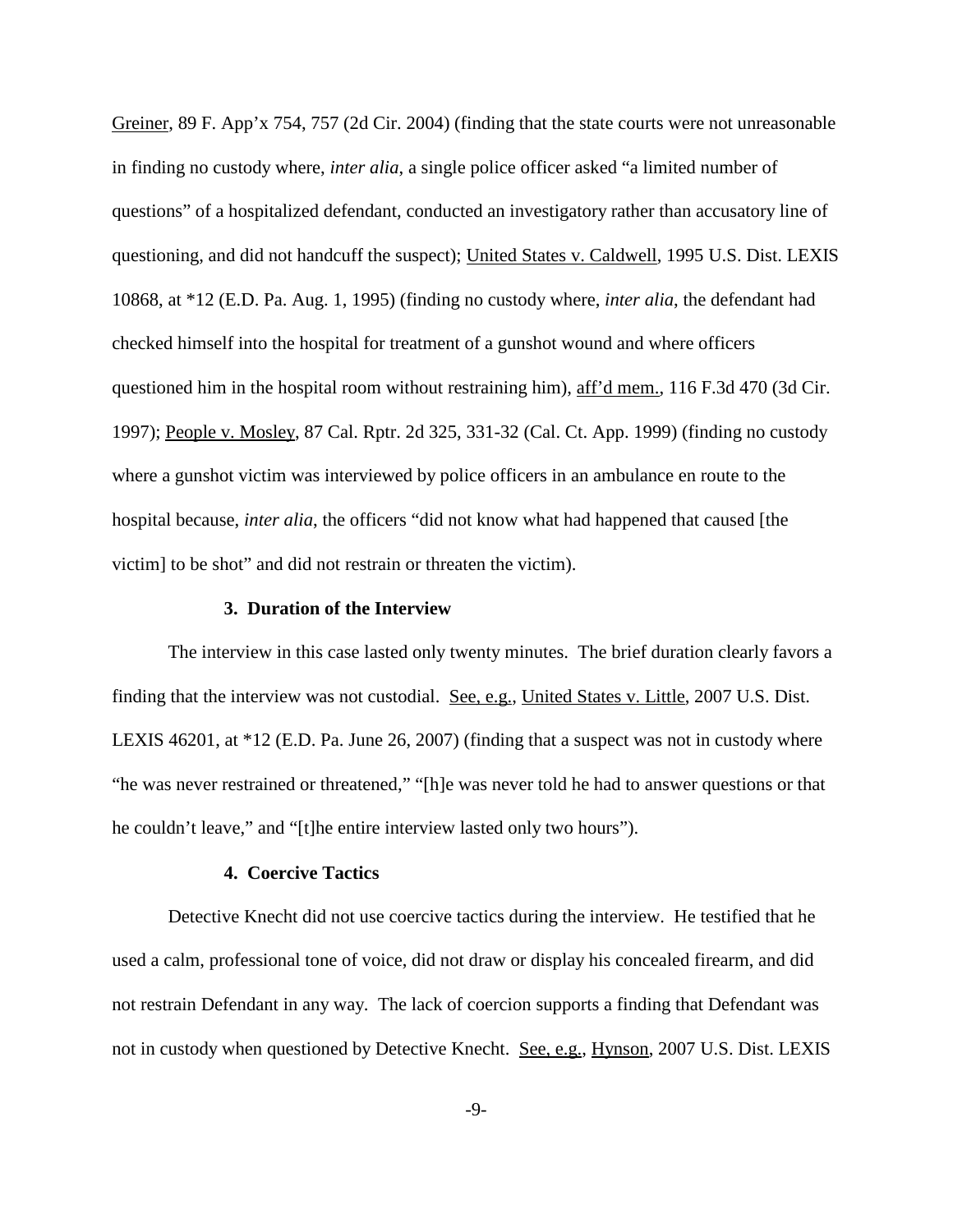67261, at \*9 (finding that a defendant was not in custody where, *inter alia*, the investigating officer did not restrain the suspect, use a hostile tone, or employ any other coercive tactics); United States v. Kofsky, 2007 U.S. Dist. LEXIS 64161, at \*78 (E.D. Pa. Aug. 28, 2007) (same); Little, 2007 U.S. Dist. LEXIS 46201, at \*12 (finding no custody where, *inter alia*, the defendant "was never restrained or threatened").

#### **5. Voluntary Submission to Questioning**

Defendant, who has had several previous contacts with the criminal justice system, voluntarily submitted to police questioning in the hospital. Defendant also agreed to sign each page of the statement. While Defendant was wounded and complaining of pain during his time in the trauma room, all witnesses who testified stated that he understood his surroundings and responded coherently to questions. Despite Defendant's injury, at no time did he ask Detective Knecht to stop the interview, nor is there any indication that Detective Knecht would have refused to do so if asked. Absent any evidence of police coercion, Defendant's argument that he did not agree to speak voluntarily with the officers—a decision that led to his confession—must fail. See Colorado v. Connelly, 479 U.S. 157, 167 (1986) ("[C]oercive police activity is a necessary predicate to the finding that a confession is not 'voluntary' within the meaning of the Due Process Clause of the Fourteenth Amendment."); Leese, 176 F.3d at 744 ("There is nothing in the record to suggest that the inspectors would not have departed on request or allowed [the defendant] to do so. Once this point is passed, little remains.").<sup>5</sup>

<sup>&</sup>lt;sup>5</sup> In the context of determining whether a <u>Miranda</u> waiver was voluntary, numerous courts have found waivers valid despite the fact that a defendant had received pain medication. See, e.g., United States v. Morris, 287 F.3d 985, 989 (10th Cir. 2002) (finding a waiver valid where a defendant "had been shot twice . . . had been on heavy pain medication immediately after the shooting, and . . . had little contact with the outside world while in the hospital" because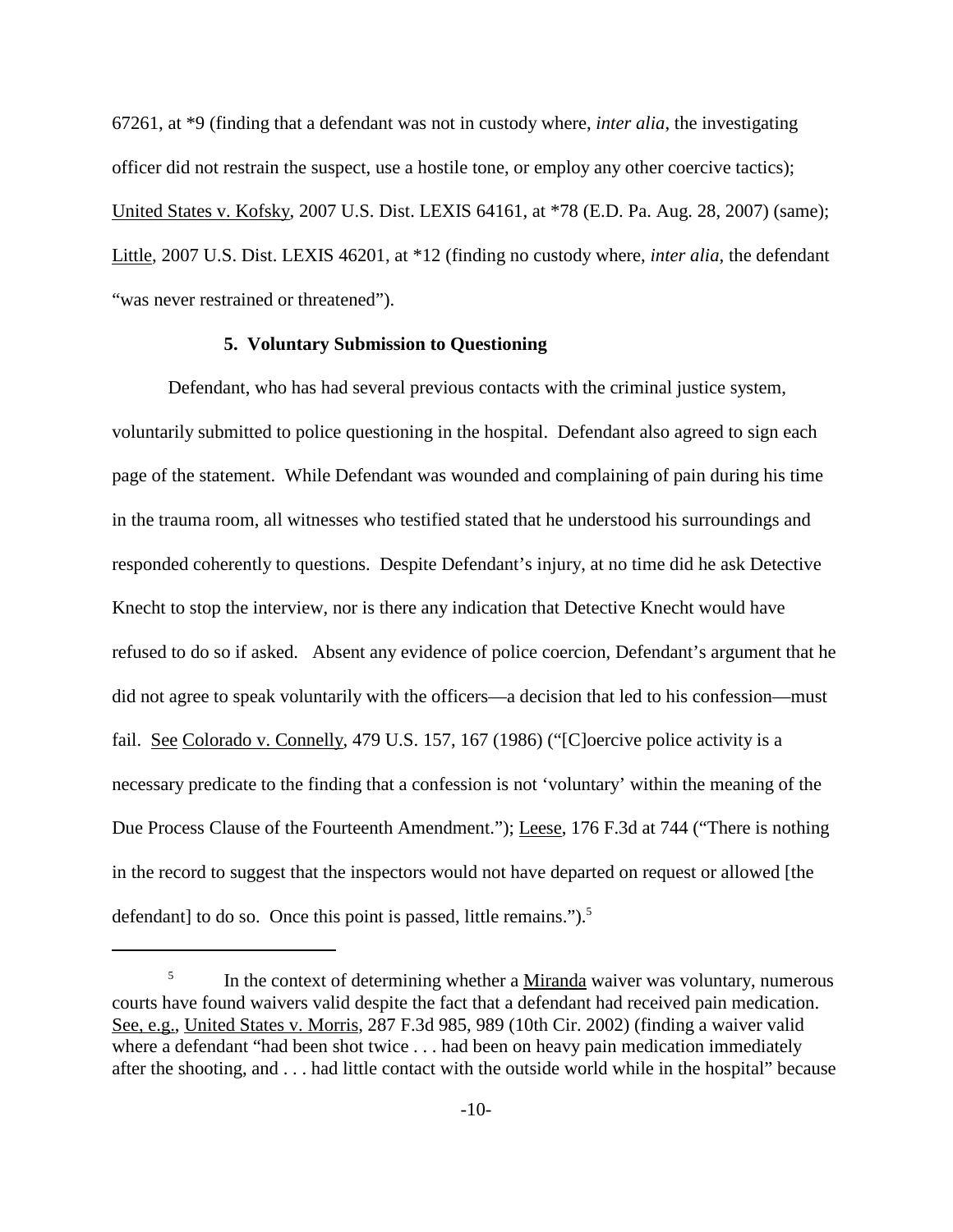#### **6. Indicia of Suspicion**

As the Supreme Court has explained, "[a]n officer's knowledge or beliefs [about a suspect's guilt] may bear upon the custody issue if they are conveyed, by word or deed, to the individual being questioned." Stansbury, 511 U.S. at 325. The relevant question is whether the officer's manifestation of suspicion "would have affected how a reasonable person in that position would perceive his or her freedom to leave." Id. At the suppression hearing, Detective Knecht indicated that at the time he interviewed Defendant, he was aware that a firearm had been recovered, but thought the weapon belonged to Smith. He also indicated that he did not know whether Defendant was merely the victim of a crime or a victim and a criminal suspect. While Defendant was not ruled out as a potential criminal suspect, Detective Knecht did not approach the interview with any concrete suspicion that Defendant had been involved criminally in the shooting, nor did he express any such suspicion to Defendant before beginning the interview. Given the totality of the circumstances described above, a reasonable person in Defendant's situation "would have felt free to decline the officers' requests or otherwise terminate the encounter." Bostick, 501 U.S. at 438. Accordingly, Defendant was not "in custody," and Detective Knecht was not required to provide Miranda warnings before beginning his questions.

there was no proof of FBI agent misconduct); United States v. Byrne, 83 F.3d 984, 989 (8th Cir. 1996) (upholding a waiver despite evidence that the defendant was under the influence of methadone because the interrogating officer stated that the defendant "was coherent, composed and cooperative, although somewhat subdued, during the interrogation"); United States v. George, 987 F.2d 1428, 1430 (9th Cir. 1993) ("[A] defendant can voluntarily waive his Miranda rights even when he is in the hospital, on medication, and in pain."). Because the standards for a voluntary Miranda waiver and a voluntary statement are the same, see Connelly, 479 U.S. at 169- 70, these decisions provide further support for the conclusion that Defendant voluntarily agreed to provide statements to Detective Knecht.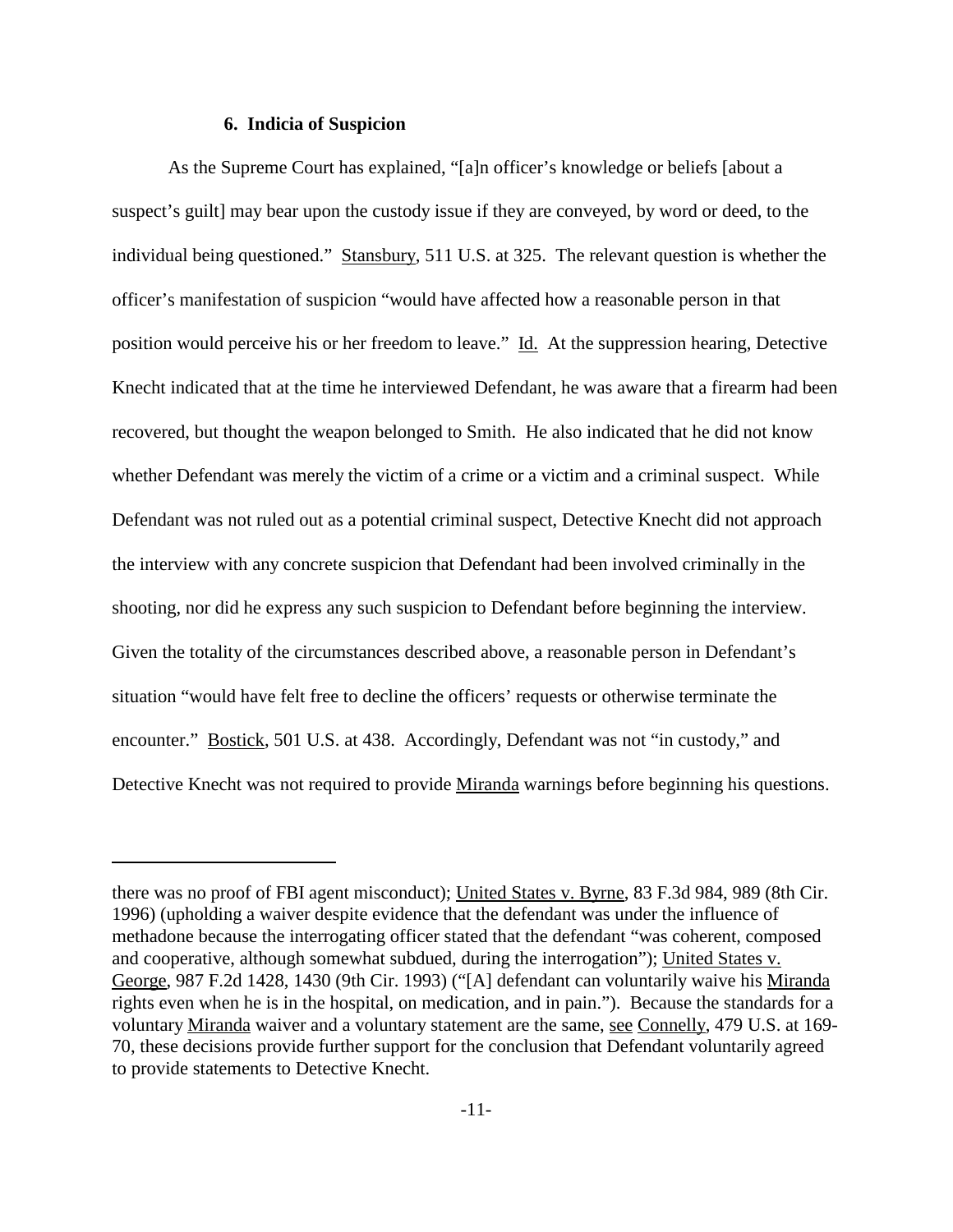# **B. Interrogation**

Because the Court finds that Defendant was not "in custody" for Miranda purposes, it need not reach the issue of whether Defendant was subjected to "interrogation." See, e.g., Alston, 34 F.3d at 1244.

# **III. CONCLUSION**

For the reasons discussed above, Defendant's Motion is denied. An appropriate Order follows.